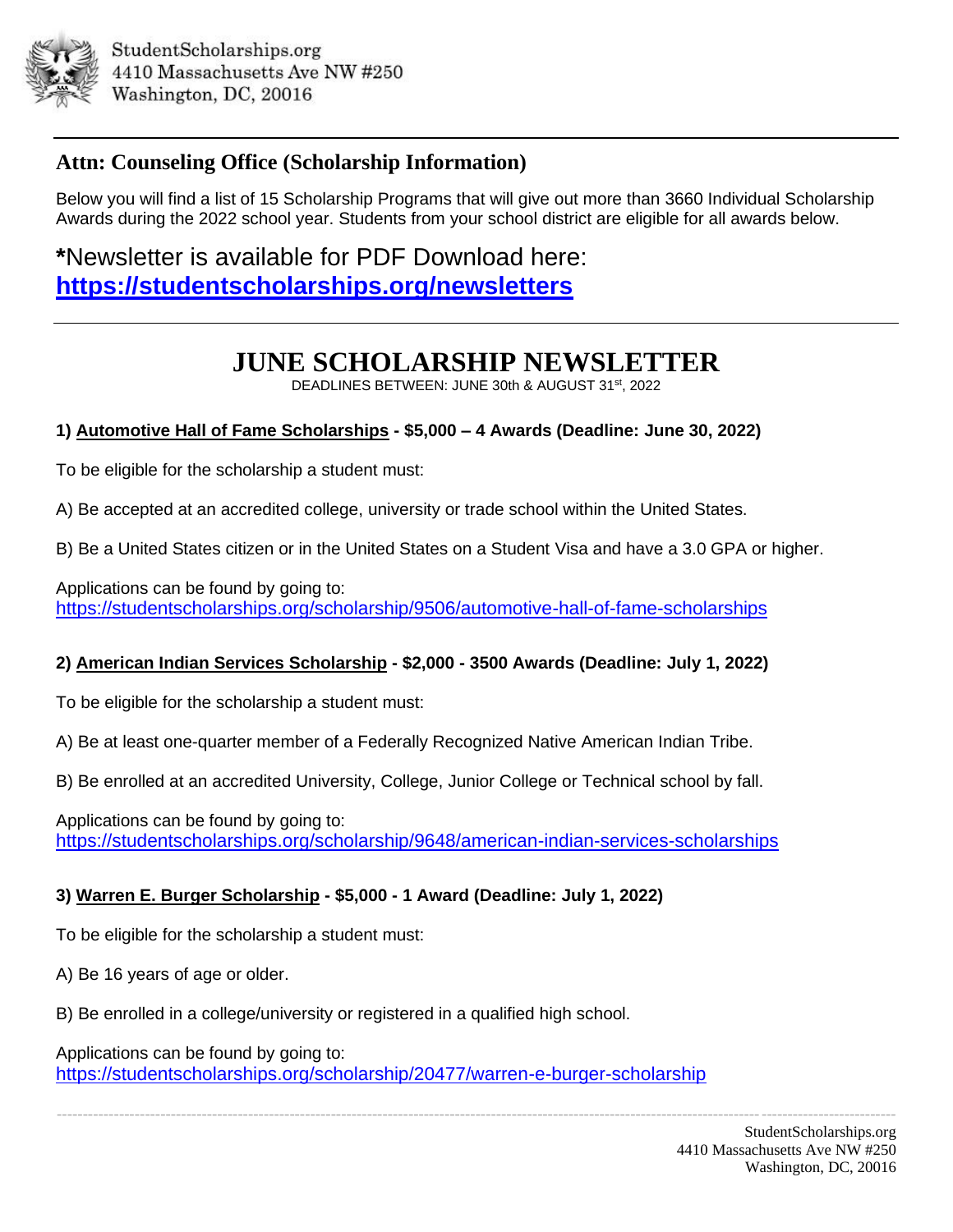

# **4) JFLF's Welding Awards Program - \$1,000 – 95 Awards (Deadline: July 1, 2022)**

To be eligible for the scholarship a student must:

A) Be 18 years or younger and currently enrolled in a school or training program.

B) Submit written reports about the welding projects you have completed. The welding project may be a structure, a repair or an item made for home, farm or shop.

Applications can be found by going to: <https://studentscholarships.org/scholarship/12776/jflfs-welding-awards-program>

#### **5) Pedro Zamora Young Leaders Scholarship - \$5,000 - 10 Awards (Deadline: July 15, 2022)**

To be eligible for the scholarship a student must:

A) Be a current high school senior or first-year college student whose academic, extracurricular, or career pursuits are consistent with the goals of the scholarship program.

B) Demonstrate an active commitment to community justice work.

Applications can be found by going to: <https://studentscholarships.org/scholarship/14160/pedro-zamora-young-leaders-scholarship>

### **6) Novus Biologicals Scholarship Program - \$1,500 - 2 Awards (Deadline: July 20, 2022)**

To be eligible for the scholarship a student must:

A) Plan on obtaining a degree in a science-related field (Life Science, Medical Science, Health Science).

B) Be enrolled or accepted for enrollment (baccalaureate, graduate, associate degree, or diploma).

Applications can be found by going to: <https://studentscholarships.org/scholarship/18950/novus-biologicals-scholarship-program>

### **7) Secular Student Activist Scholarship - \$3,000 – 25 Awards (Deadline: July 31, 2022)**

To be eligible for the scholarship a student must:

A) Be a full-time student enrolled in a high school or college in the United States. \*Note scholarships are designed to support students who in addition to pursuing excellence in their academic studies are also activists for secular values on their campus and/or in their community.

Applications can be found by going to: <https://studentscholarships.org/scholarship/17605/secular-student-activist-scholarship>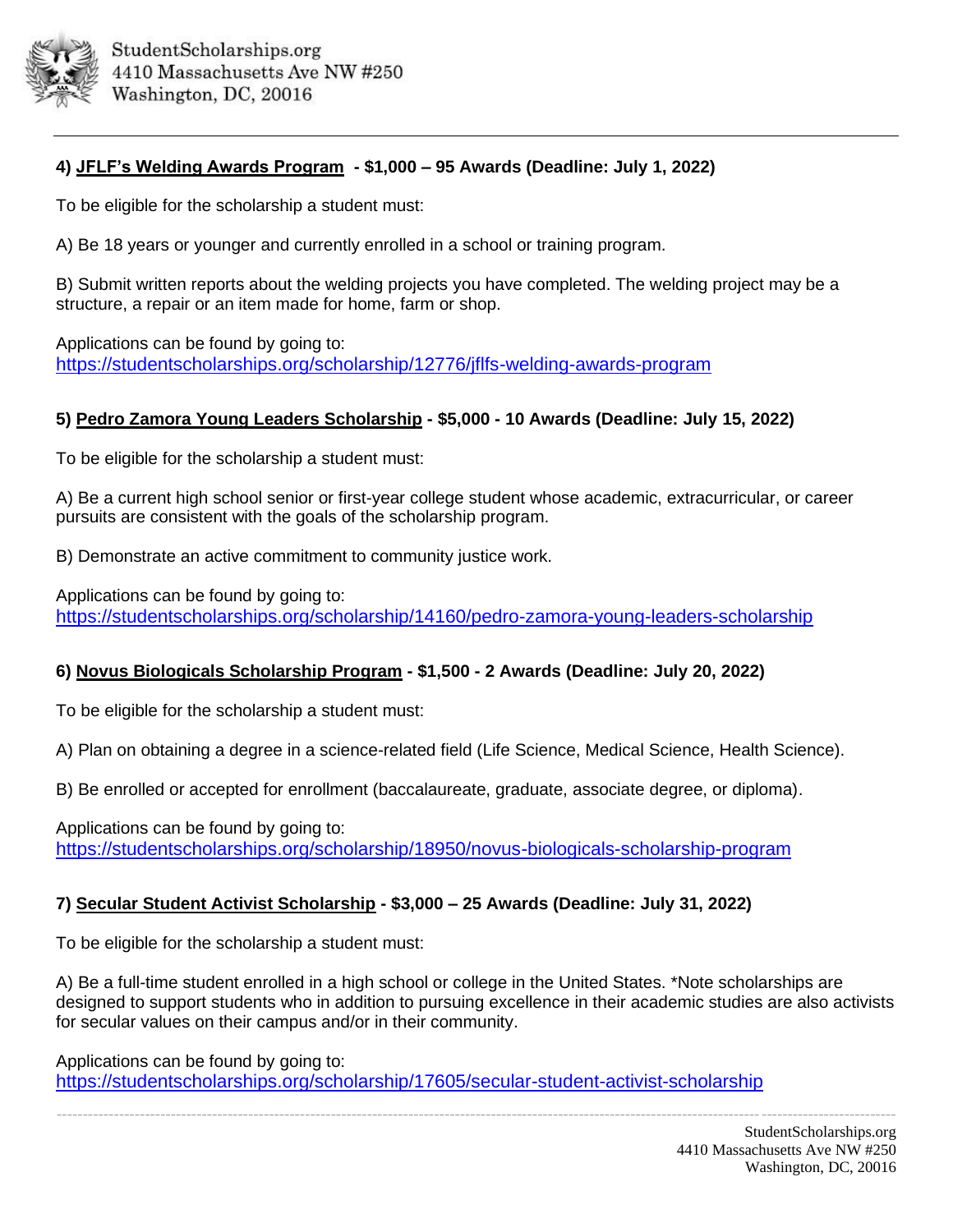

# **8) Minecraft Scholarship - \$2,000 – 1 Award (Deadline: July 31, 2022)**

To be eligible for the scholarship a student must:

A) Be a United States citizen and enrolled in college or high school.

B) Have a 3.0 or high GPA.

Applications can be found by going to: [https://www.studentscholarships.org/scholarship/13713/minecraft\\_scholarship](https://www.studentscholarships.org/scholarship/13713/minecraft_scholarship_scholarship.php)

#### **9) Avonte Oquendo Memorial Scholarship for Autism - \$5,000 - 1 Award (Deadline: July 31, 2022)**

To be eligible for the scholarship a student must:

A) Have been diagnosed with a form of autism, including Asperger syndrome.

B) Be an enrolled student at an accredited college, university, or vocational school, or be accepted to begin school at an accredited college, university, or vocational school.

Applications can be found by going to: <https://studentscholarships.org/scholarship/11916/avonte-oquendo-memorial-scholarship-for-autism>

# **10) US Ghost Adventures Scholarship - \$2,000 - 2 Awards (Deadline: July 31, 2022)**

To be eligible for the scholarship a student must:

A) Be enrolled in an accredited college in the upcoming fall semester.

B) Submit a scary story on or before the posted deadline.

Applications can be found by going to: <https://studentscholarships.org/scholarship/20337/us-ghost-adventures-scholarship>

### **11) Spirit of Giving Scholarship - \$1,000 – 3 Awards (Deadline: July 31, 2022)**

To be eligible for the scholarship a student must:

A) Be 16 years of age or older and in good academic standing.

B) Be enrolled in a public, private, or parochial high school or home study program in the United States.

------------------------------------------------------------------------------------------------------------------------------------------------------------------

Applications can be found by going to:

<https://studentscholarships.org/scholarship/19738/spirit-of-giving-scholarship>